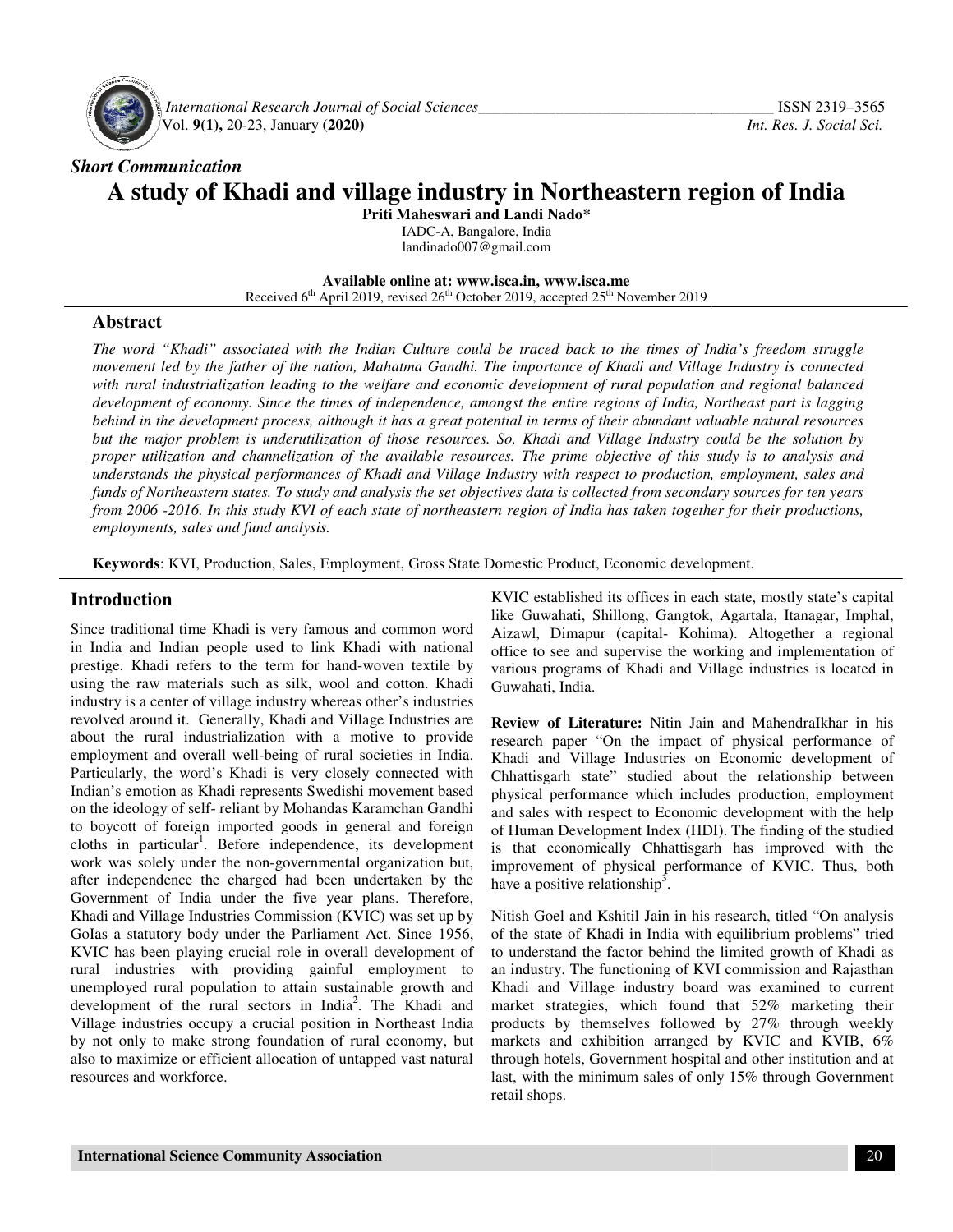In this paper some of the crucial factors was mentioned which hinder the growth of Khadi as an industry with respect to India and that's are, in demand side- Less awareness and preference to foreign brands, Limited working hours of the Khadi Bhandars, uneven quality and limited design patterns, in the supply side- Poor marketing linkages and obsolete weaving  $technology<sup>4</sup>$ .

Chinglen Maisnam in her research the condition of MSME sector in Northeast India was projected. So in the findings, researcher found that MSME are dealing with numbers of crucial development challenges. Aa per his research, approx 3 units falling sick every hour. Thus this pathetic condition of MSME is due to poor infrastructure and inadequate market linkages leading to inefficiency in competition with other's large industries<sup>5</sup>.

Mayank Gupta in her research on "Role of Khadi and Village industries commission in development of Khadi and Village industries in India- case study of Prime Minister Employment Generation Programme (PMEGP)" found that, since the commencement of PMEGP the margin money has been used to the extent of Rs. 7414.36 crore from the year 2008-2009 to 2015-2016 and given employment about 31.41 lakh persons through 370848 projects in the same period of years. In his research, he projected the modest success by the PMEGP program of KVIC. Thus, need a creative push both from the central as well as state governments<sup>6</sup>.

**Objectives:** i. To study the trend of KVI Production, Employment, Sales and Fund allocated to KVI in Northeastern Region in India during 2006-2016. ii. To find out the relationship between the Employment, Sales of KVI with respect to KVI production in Northeastern region of India.

#### **Methodology**

**Data Source:** This research uses secondary type of data collected from various reports of Government, other's institution reports and published articles related to Khadi and Village Industries. Those selected yearly basis data are taken as main inputs for quantitative analysis and for it correlation and regression methods are used.

**Modal:** The research used simple Regression model to find out the relation between productions, employment, sales by using one dependent and one independent variable in model. In the model production  $(P_{KVI})$  is the dependent variable and employments (E), sales (S), are independent variables.

 $P_{kvi} = \alpha_0 + \beta_1 E + \varepsilon$ 

 $P_{kvi} = \alpha_1 + \beta_2 S + \varepsilon$ 

Pkvi: Production of Khadi and Village Industries, α: Constant, β: Slope, E: Employment, S: Sale. ε: Error term.

**Hypothesis:** The hypothesis examines the relationship and the influence of independent variables to dependent variable. In the model there are three independent variables and one dependent variable. i.  $H_0$ : There is no significant relationship between production and employment of KVI in Northeast India. ii. H<sub>1</sub>: There is significant relationship between production and employment of KVI in Northeast India. iii.  $H_{01}$ : There is no significant relationship between production and sales of KVI in Northeast India. iv.  $H_{11}$ : There is significant relationship between production and sales of KVI in Northeast India.

# **Results and discussion**

**Data analysis:** The Production, Employment, Sales and Fund are analyzed separately with the help of trend lines, whereas with the use of Correlation and Regression researcher tried to examine the relationship between Production with the respect to Employment, Sales and Fund. It has been found that Employment and Sales is significance to production, but Fund is not significant, so we dropped that variable in the model.



**Figure-1:** KVI Production in Northeast region<sup>9,10</sup>.

The Figure-1 shows the fluctuation in production during the ten years. From 2006-2016 the Average Annual Growth Rate of production is 8.07 percent and Compound Annual Growth Rate is 0.060994. There was the significant decrease in production of KVI in the years 2011-12 and 2015-16.



**Figure-2:** Employment generation by  $KVI^{9,10}$ .

The Figure-2 shows the employment trends on yearly basis. From 2006-2016 the Average Annual Growth Rate in employment Generation is 7.30038 percent and Compound Annual Growth Rate is 0.056344. All years Employment has significantly increased except during the year 2012-13.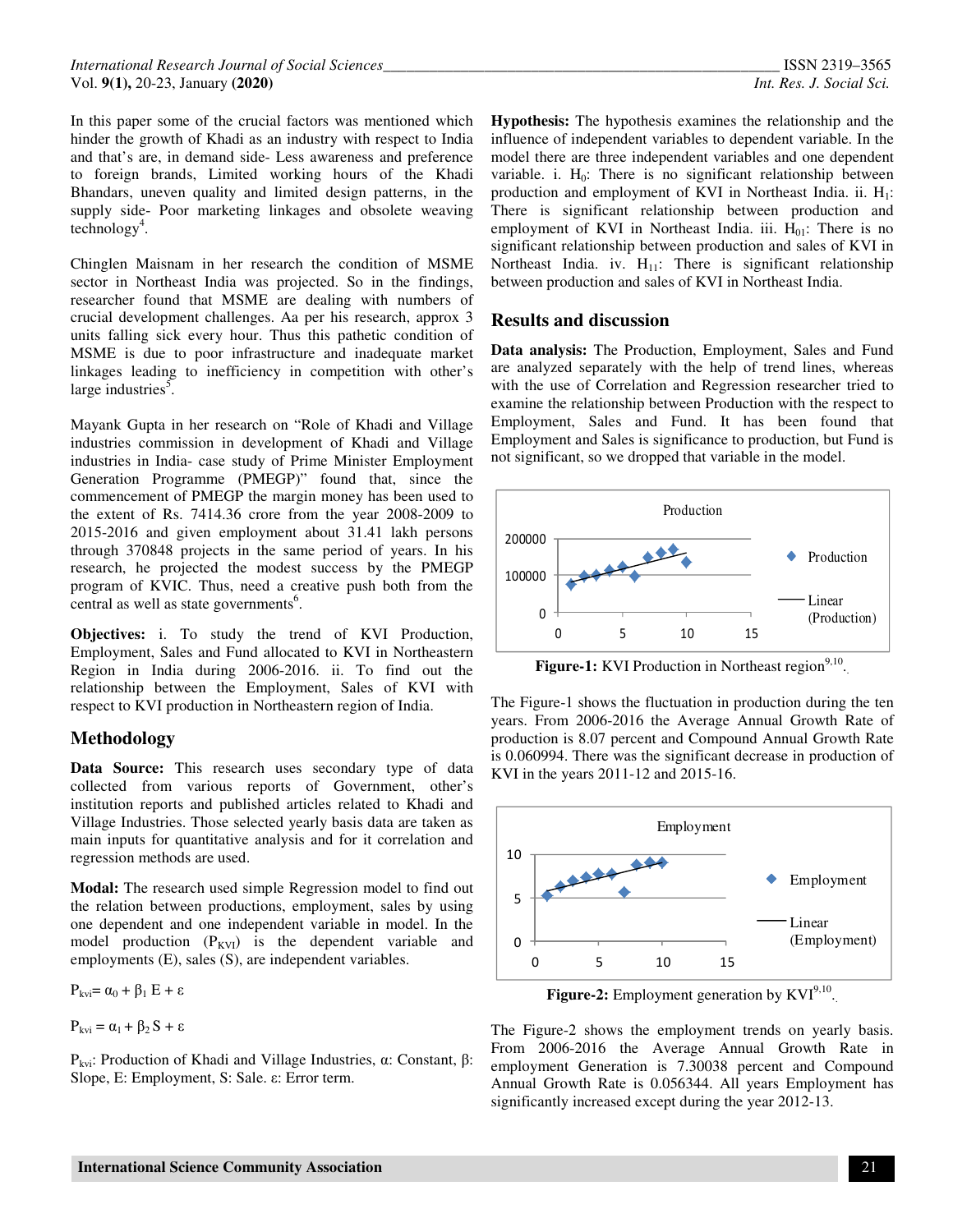

**Figure-3:** Sales of  $KVI^{9,10}$ .

The Figure-3 is showing the sales trends during the period of ten years from 2006-2016, Since 2006-2016 the Average Annual Growth Rate of sales is 6.716392 percent and Compound Annual Growth Rate is 0.052723. Similarly, like the productions Sales was declined during the years 2011-2012 and 2015-16.



**Figure-4:** Fund allocation to  $KVI^{9,10}$ .

The Figure-4 is showing the allocation of fund from the government in KVI from the years (2006-2016) in Northeast India, which is showing fluctuation in almost all the years. Since 2006-2016 the Average Annual Growth Rate of total fund allocation to KVI is 5.158664 percent and Compound Annual Growth Rate is 0.042476.

**Table-1:** Correlation.

| Variables  | Significance value | Correlation coefficient |
|------------|--------------------|-------------------------|
| Employment | 0.048              | 0.636                   |
| Sales      | 0.000              | 0.979                   |

The above result shows the degree of correlation and significant level of production with respects to employment, sales. i. There is a positive moderate correlation between production and employment at a degree of 0.636. ii. There is a positive highly correlation between production and sales at a degree of 0.979.

 $P_{kvi}=17783.725+14268.187E+e$  $P_{kvi}$ = -27448.053+0.879S+e

Pkvi**:** Production of Khadi and Village Industry in Northeastern Region in India, E**:** Employment, S**:** Sales, e**:** Error term.

|  |                          | ISSN 2319-3565 |
|--|--------------------------|----------------|
|  | Int. Res. J. Social Sci. |                |

|  |  |  | Table-2: Regression analysis. |  |
|--|--|--|-------------------------------|--|
|--|--|--|-------------------------------|--|

|            | $R^2$ | Significant | Coefficient | Constant  |
|------------|-------|-------------|-------------|-----------|
| Employment | 0.404 | 0.048       | 14268.187   | 17783.725 |
| Sales      | 0.979 | 0.000       | 0.879       | 27448.053 |

For employment  $R^2 = 0.404$ , which states that at the value of 0.404 employment is influenced production. Hence, both of them are having positive relationship.

For sales  $R^2$  =0.979, the outcome is indicating that the fluctuation in production is influenced by sales by 97.9%.

 $H_0$ : Employment significant value is 0.048< 0.05, so  $H_0$  (null hypothesis) is rejected and  $H_1$  (alternative hypothesis) is accepted. Thus, the change in employment has a significant influenced on production of KVI in Northeast India.

 $H<sub>01</sub>$ : Sales significant value is  $0.000 < 0.05$ ,  $H<sub>01</sub>$  (null hypothesis) is rejected and  $H_{11}$  (alternative hypothesis) is accepted. Thus, the change in sales has a highly significant influenced on change in production of KVI in Northeast India.

# **Conclusion**

There was negative growth of production during the 2011-12 and 2015-16 leading to reduction in Sales as well in these same years.

The number of persons employed is not up to the mark to increase the production level as it is required. The statistical analysis shows that although it is significant contribution to production but, there is a prevailing of low level of marginal productivity by the employers as compared to sales contribution.

There is an efficient link between production and sales. In KVI of NE India, the sale contribution for expansion and growth of production level is in a higher amount. Thus, sale is revenue for the producer and in other words the capacity to purchase the raw material for next production which leads to increase in variable cost and then in output in the given particular area.

In the finding the contribution of funds or subsidies is not giving much significant improvement, which states that there might be inefficient allocation or improper utilization of fund, which is not reaching to the ground level to increase the production and productivity of KVI in Northeast region of India.

By summing up, Khadi and Village industries are a backbone for rural industrialization in Northeastern part of India due to its huge untapped potential of natural resources, manpower and its geographical constraint to setup heavy industries in order to provide employment and livelihood to the population.